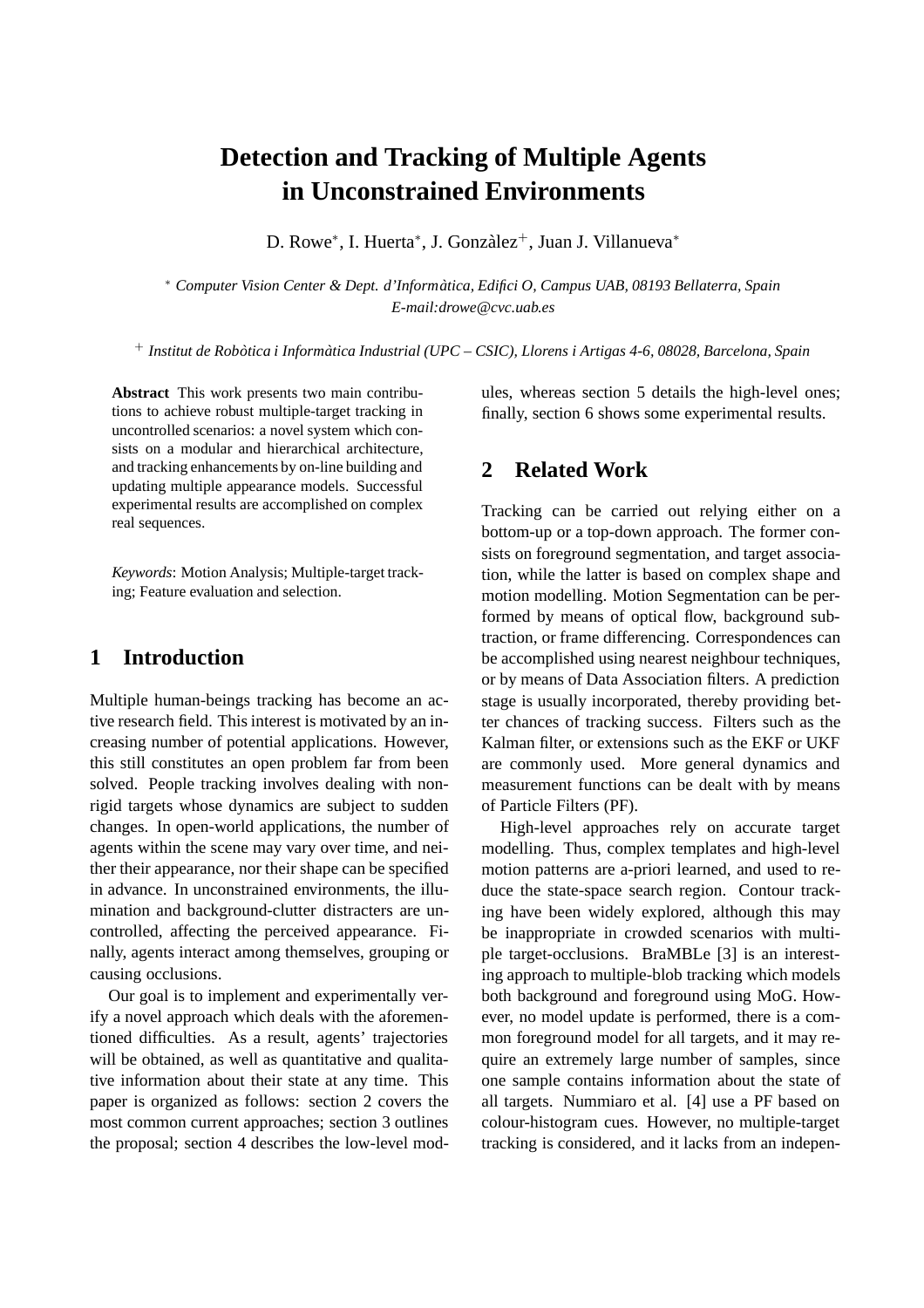

Figure 1: System architecture

dent observation process, since samples are evaluated according to the predicted image region histograms.

## **3 Approach Outline**

Non-supervised multiple-human tracking is a complex task which demands a structured framework. This work presents a hierarchical system whose levels are devoted to the different functionalities to be performed, see Fig. 1.

Reliable target segmentation is critical in order to achieve an accurate feature extraction without considering prior knowledge about the potential targets. However, multiple-people tracking in complex environments require high-level reasoning. The lower level performs target detection, that is, pixel segmentation task, and object representations. Lowlevel tracking sets correspondences between observations and trackers, and perform state filtering. Tracks are finally managed. Confirmed low-level tracks are associated to high-level trackers. Hence, tracking events can be managed, and target tracking can be achieved even when image segmentation is not feasible, and low-level trackers are removed. Therefore, whenever the track is stable, the target appearance is computed and updated; those high-level trackers which remain orphans are processed to obtain an appearance-based data association, thereby establishing correspondences between lost high-level trackers and new ones; finally, those targets which

have no correspondence are propagated according to the learned motion model. The *event* module determines what is happening within the scene, such as target grouping or entering the scene. These results are fed back allowing low-/high-level tracker matching.

## **4 Blob detection and Low-level Tracking**

The first level aims to detect targets within the scene. Image segmentation is performed following the method proposed by Horprasert et al. [2] which is based on a colour background-subtraction approach. Two distortion measures are established on brightness and chromacity. Pixels are classified into five categories: foreground, dark foreground (where no chromacity cues can be used), shadows, highlights, and background. Foreground blobs are subsequently detected, and an ellipse representation is computed.

### **4.1 Background model**

The background is statistically modelled on a pixelwise basis, using a window of *N* frames. During this training period, the mean  $\mathbf{E}_i$  and standard deviation  $\sigma_i$  of each pixel RGB-colour channel.

Two distortion measures are established:  $\alpha$ , the brightness distortion, and CD, the chromacity distortion. Once each colour-channel value is normalised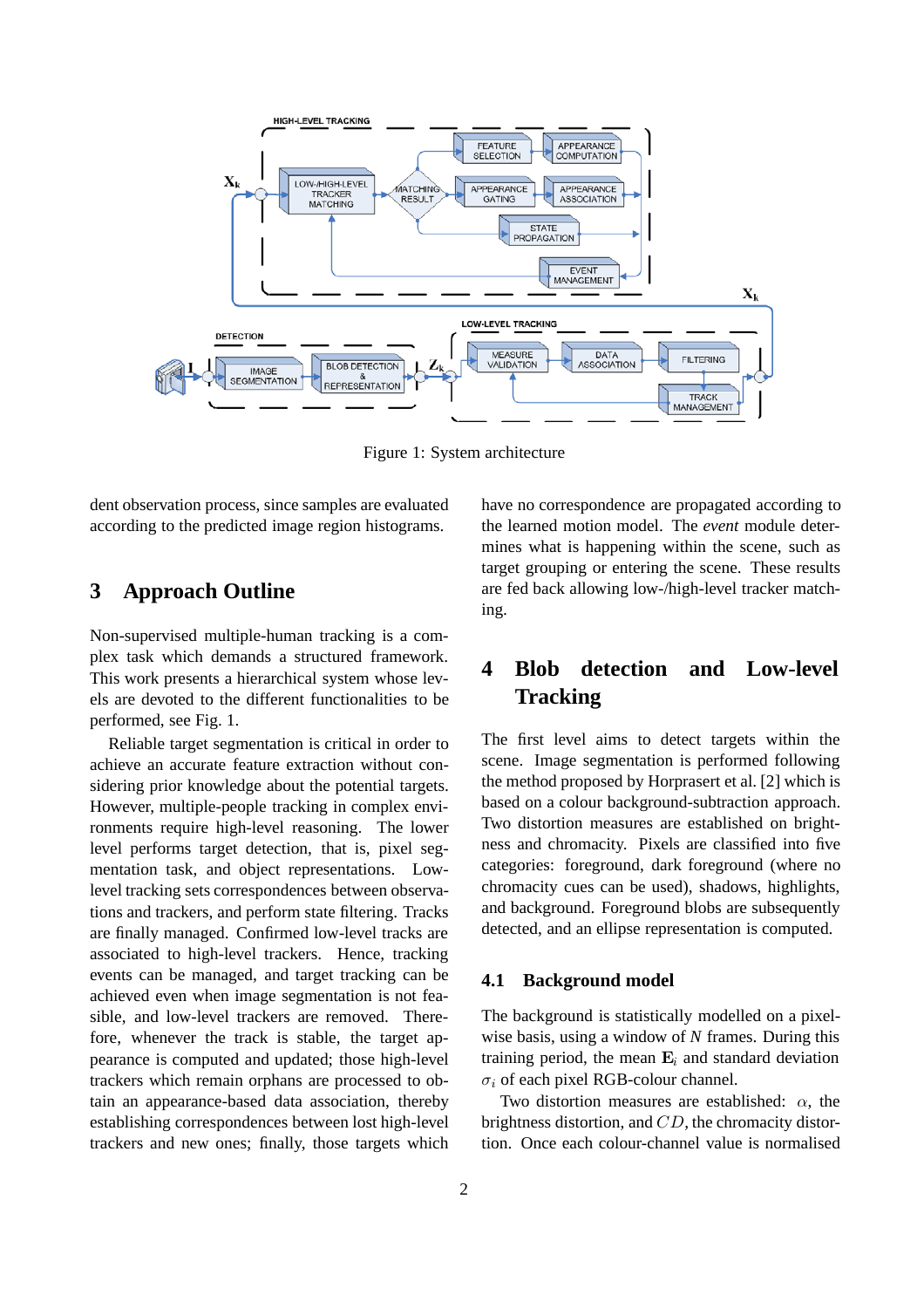

Figure 2: Threshold computation. Thresholds are automatically computed by cumulating histogram values and applying a detection rate.

by their respective standard variation, the brightness distortion is computed by minimising the distance between the current pixel value and the chromacity line. The variation over time of both distortions for each pixel is subsequently computed by means of the Root Mean Square. These values are used as normalising factors so that a single threshold can be set for the whole image, see [2] for details.

Fig 2 shows the normalised brightness distortion histogram for a given frame, as well as the corresponding thresholds.

### **4.2 Image segmentation**

Pixels are classified into five categories, depending on their chromacity and brightness distortion. For each frame, both normalised pixel distortions are computed. Those pixels whose chromacity distortion is higher than expected (that is, over the chromacity threshold) are marked as foreground. Those which are not, if the brightness distortion is more negative than the dark threshold, are marked as dark foreground. The rest are classified as highlight, if the brightness distortion is higher that the upper distortion threshold; or shadows, if the brightness distortion is lower than the lower distortion threshold. If none of these conditions hold, the pixel is classified as normal background. An example of foreground segmentation is show in Fig 3.(a).



Figure 3: Segmentation and detection examples. **(a)** The segmented foreground pixels are painted on white, while those ones classified as dark foreground are painted on yellow. Shadows are painted on green and highlights on red. **(b)** Detection example: red ellipses represent each target, and yellow lines denote their contour.

### **4.3 Blob detection**

Once the current image has been segmented into the aforementioned five categories, blobs that may correspond to agents are detected. First, both foreground and dark-foreground maps are fused. Then, majority, opening and closing morphological operations are applied. Finally, a minimum-area filter is used. The surviving pixels are grouped into blobs. Each blob is labelled, their contours are extracted and an ellipse representation —which keeps the blob first and second moments— is computed. Thus, the *j*-observed blob at time *t* is given by the vector  $\mathbf{z}^t_j =$  $\left(x_j^t, y_j^t, h_j^t, w_j^t, \theta_j^t\right)$ , where  $x_j^t, y_j^t$  represent the ellipse centroid,  $h_j^t$ ,  $w_j^t$  are the major and minor axes, respectively, and the  $\hat{\theta}^t_j$  gives the angle between the abscissa axis and the ellipse major one. Fig 3.(b) shows an example of target detection.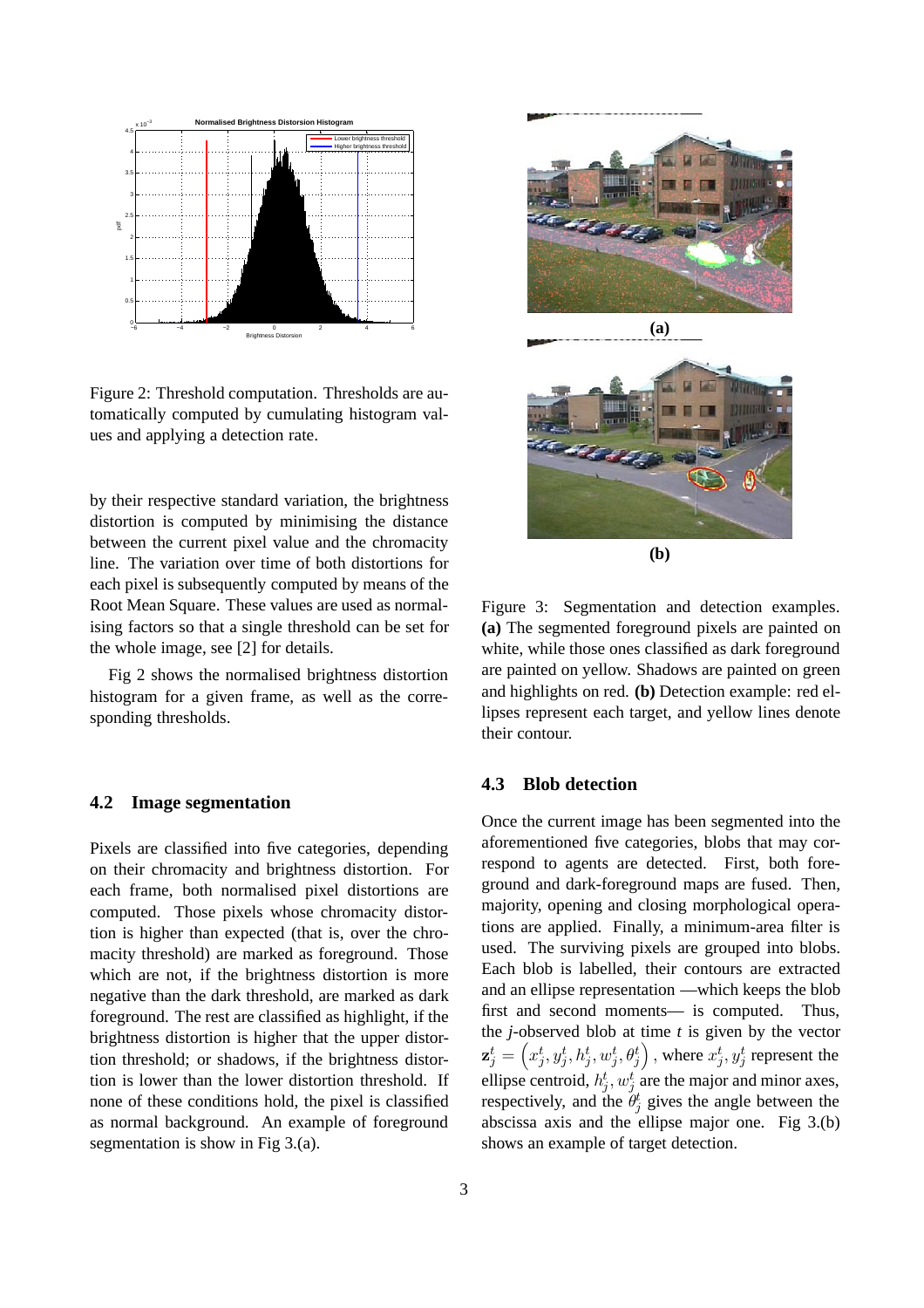

Figure 4: Observation association.

## **4.4 Low-level blob tracker**

The target state is then estimated by filtering the sequence of noisy measures. Since their long-run dynamics are hardly predictable, a first-order dynamic model, where the acceleration is modelled as WAGN, is adopted. This assumption holds in most HSE applications. In a multiple-target tracking scenario, numerous observations may be obtained at every sampling period. Thus, gates are set according to the innovation covariance matrix  $S_k$ , and a specific Mahalanobis Square Distance (MSD), thereby defining an ellipsoid which encloses a probability mass given by the confidence interval associated with the MSD. Measures are associated to the nearest tracker in whose gate they lie. A bank of Kalman filters estimates the state of all targets detected within the scene. When no observation is associated to a particular target, its state is propagated according to the dynamic model. Target tracks are instantiated, confirmed and removed according to  $S_k$  and the observation MSD.

### **4.5 Data Association and Filtering**

Measures are associated to the nearest neighbour tracker in whose gate they lie, see Fig 4. A more complicated data association method, such as PDAF or JPDAF, is not considered to be necessary since observations are usually just within one target gate. This is intrinsic to the segmentation method: if two targets are so close in the observation space as to introduce ambiguity in the data association process, the segmentation module is likely to segment just one blob corresponding to the group formed by both targets. This issue is addressed at the eventmanagement section.

A bank of Kalman filters is implemented to estimate the state of all targets detected within the scene. As a special case, if no observation is associated to a particular target, its state is estimated using a Kalman Gain equal to zero, i.e. it is just propagated according to the dynamic model.

## **5 High-level appearance tracker**

The aforementioned bank of Kalman filters estimates the state of multiple targets. However, it cannot cope with those situations where segmentation fails. These issues are addressed by implementing highlevel trackers which include information relative to the target appearance and tracking events. Unfortunately, the target appearance cannot be specified in advance. In this work, the appearance-modelling approach presented by Collins et al. [1] is followed. This uses multiple colour features, which are evaluated and ranked. However, contrary to their method, a pool of features is now maintained, and smoothed characteristics are computed. Thus, the initialisation is solved, and tracker association is feasible once the event that caused the target loss is over.

### **5.1 Tracker Matching**

This module performs the matching between lowand high-level trackers. Whenever a low-level tracker is confirmed, a high-level tracker is instantiated and associated. In case that the new-born tracker does not collide with two or more existing trackers, the target appearance will be computed (see Fig 1). In other case, it is marked as a group tracker. In subsequent tracker matchings, high-level tracker parameters relative to the target position and shape are updated. Further, while the track is still confirmed, appearances will also be updated. Low-level trackers are removed during long-duration segmentation failures. Then, the system tries to associate it to newborn ones, presumably created once the event is over. If there are no tracker candidates, or they are not similar enough, their state is propagated.

### **5.2 Feature Selection**

The target appearance is represented using colour histograms. Features are selected from a set of independent linear combinations of RGB channels. The *i*−feature target histogram is given by  $p^i = {p^i_k; k = 1 : K}$ , where K is the number of bins.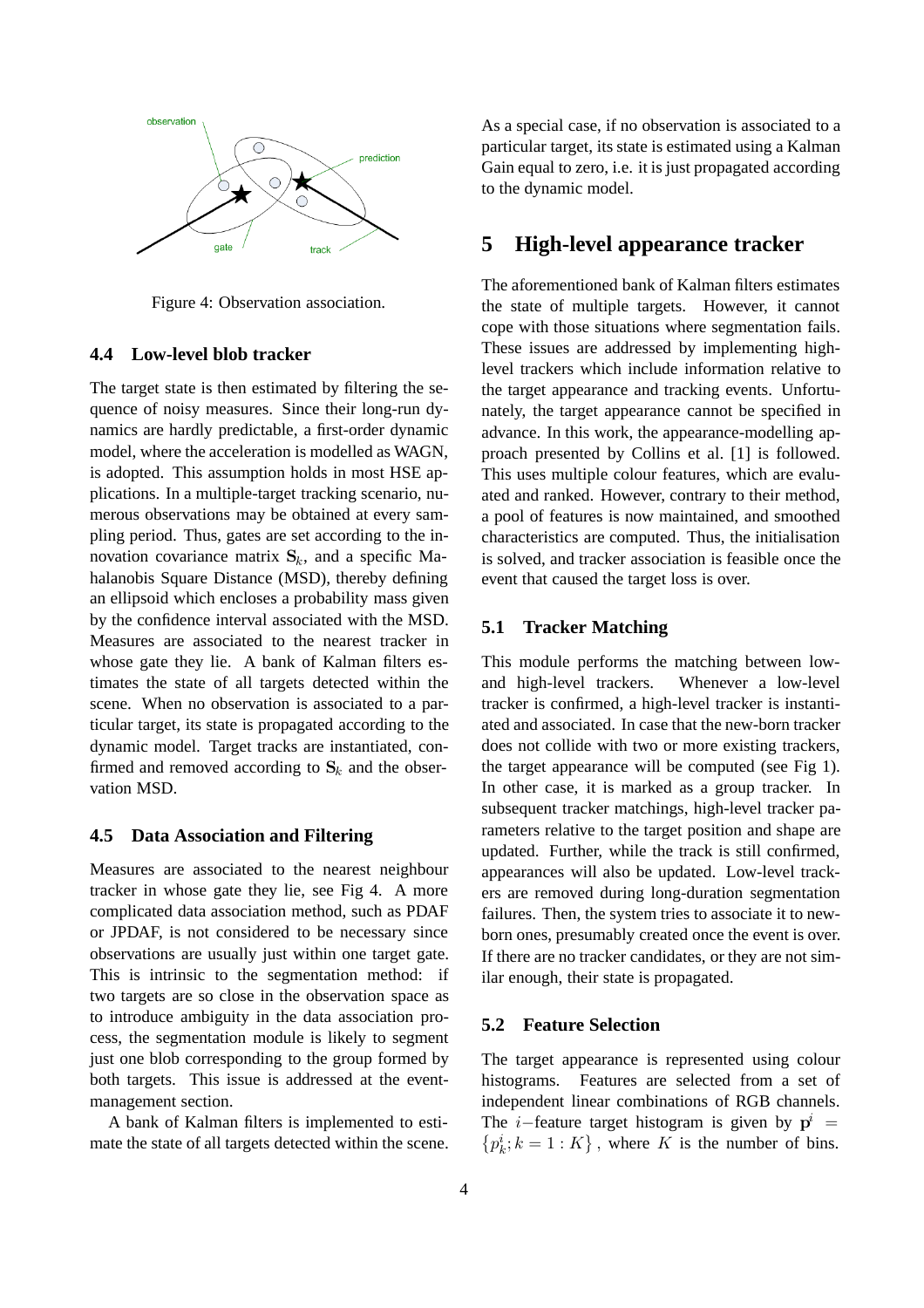Then, log-likelihood ratios of each feature are computed as:

$$
L^{i}(k) = \log \frac{\max (p_{k}^{i}, \epsilon)}{\max (q_{k}^{i}, \epsilon)}.
$$
 (1)

Features are evaluated according to the varianceratio of the log-likelihood which maximises the interclass variance, while minimising the intra-class variance. Thus, features can now be ranked.

### **5.3 Appearance Computation**

Contrary to the work of Collins, long-run features are kept and smoothed. These will be crucial for target loss recovery. Further, by smoothing the histograms, the representation is less sensitive to possible localisation errors, and sudden appearance changes. A pool of  $M + N$  features is kept. These are the best  $M$  features at time  $t$ , and the best  $N$  long-run features. Mean appearance histograms are recursively computed:

$$
\mathbf{m}_t^i = \mathbf{m}_{t-1}^i + \frac{1}{n_i} \left( \mathbf{p}_t^i - \mathbf{m}_t^i \right). \tag{2}
$$

Similarity between two histograms is computed using a metric d*<sup>B</sup>* based on *Bhattacharyya coefficient*  $\rho = \sum_{k=1}^{K} \sqrt{p_k q_k}$ . Target similarity is decided according to this metric and its statistics. cording to this metric and its statistics:

$$
\mu_t^i = \mu_{t-1}^i + \frac{1}{n-1} \left( d_{B,t}^i - \mu_t^i \right), \tag{3}
$$

$$
\sigma_t^2 = \frac{n-3}{n-2}\sigma_{t-1}^2 + (n-1)\left(\mu_t^i - \mu_{t-1}^i\right). (4)
$$

#### **5.4 Appearance Association**

Low-level trackers lost their track during longduration segmentation failures. Once the target is re-detected, a new tracker is instantiated. When this track become stable, it is confirmed and a high-level tracker is created. The former tracker were propagated. A tracker association process is performed, and the system concludes that both trackers are in fact representing the same target.

The Bhattacharyya distance between the histograms of each coincident feature is evaluated. Those which correspond to the the lost tracker are in fact smoothed models computed while the segmentation was reliable. Features are gated using the previously calculated mean and variance of the Bhattacharyya distance. Finally, the tracker is associated to the nearest one, according to the Bhattacharyya distance, within the gate. If none of the features is within the gate of the lost tracker, a new association process is tried at the next time step.

## **6 Experimental Results**

The approach performance has been tested using the CAVIAR database. Two targets are tracked simultaneously, despite their being articulated and deformable objects whose dynamics are highly nonlinear. One of them performs a rotation in depth and heads towards the second one, eventually occluding it. The background colour constitutes a strong source of clutter. Furthermore, the illuminant depends on both position and orientation. Significant speed, size, shape and appearance changes can be observed, jointly with events such as grouping or occlusions. Detection results are shown in Fig. 5, and tracking ones in Fig. 6.

## **7 Conclusions**

In this work a principle and structured system is presented in an attempt to take a step towards solving the numerous difficulties which appear in unconstrained tracking applications. It take advantages of both bottom-up and top-down approaches. A robust and accurate tracking is achieved in a non-friendly environment with several non-white light sources, high appearance and shape target variability, and grouping, occlusion and splitting. Both targets are successfully tracked despite no a-priori knowledge is used. The system adapts itself depending on the number of targets, the best local features, or which events are taking place. Future research will be focused on developing a method to perform target localisation within a group region, once the best features for disambiguating targets from background are already computed and smoothed.